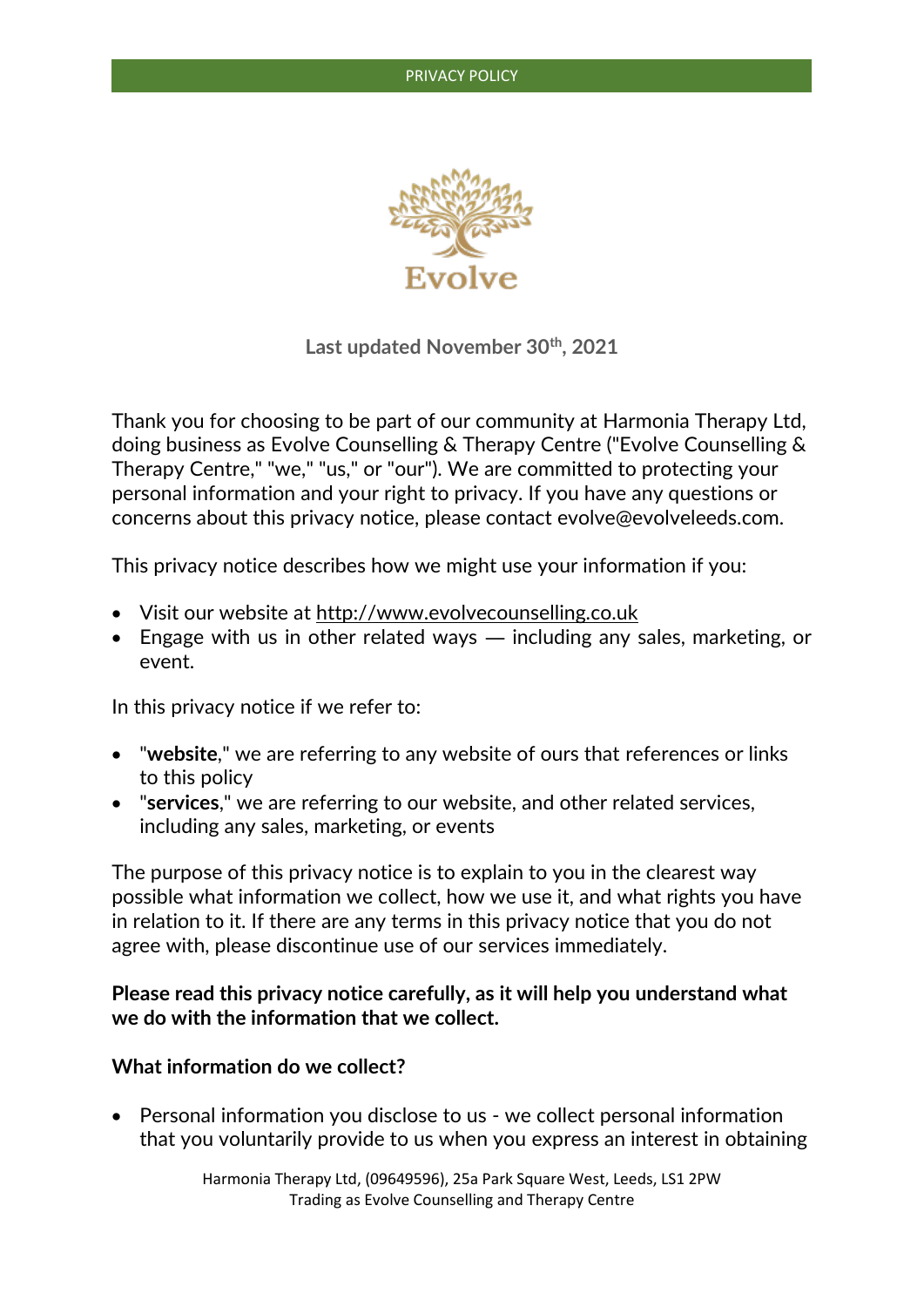information about us or our products and services, when you participate in activities on the website or otherwise when you contact us. The personal information that we collect depends on the context of your interactions with us and the website, the choices you make and the products and features you use.

The personal information we collect may include the following:

- Personal information provided by you -we collect names; phone numbers; email addresses; contact preferences; billing addresses; debit/credit card numbers; age; contact or authentication data; and other similar information.
- Payment data we may collect data necessary to process your payment if you make purchases, such as your payment instrument number (such as a credit card number), and the security code associated with your payment instrument. All payment data is stored by Adyen BV and Stripe. You may find their privacy notice link(s) here: [https://www.adyen.com/policies-and](https://www.adyen.com/policies-and-disclaimer/privacy-policy)[disclaimer/privacy-policy](https://www.adyen.com/policies-and-disclaimer/privacy-policy) and [https://stripe.com/gb/privacy.](https://stripe.com/gb/privacy)
- Information automatically collected we automatically collect certain information when you visit, use, or navigate the website. This information does not reveal your specific identity (like your name or contact information) but may include device and usage information, such as your IP address, browser and device characteristics, operating system, language preferences, referring URLs, device name, country, location, information about how and when you use our website and other technical information. This information is primarily needed to maintain the security and operation of our website, and for our internal analytics and reporting purposes.

Like many businesses, we also collect information through cookies and similar technologies. The information we collect includes:

• Log and usage data –log and usage data is service-related, diagnostic, usage, and performance information which our servers automatically collect when you access or use our website and which we record in log files. Depending on how you interact with us, this log data may include your IP address, device information, browser type and settings and information about your activity in the Website (such as the date/time stamps associated with your usage, pages and files viewed, searches and other actions you take such as which features you use), device event information (such as system activity, error reports (sometimes called 'crash dumps') and hardware settings).

### **How do we use your information?**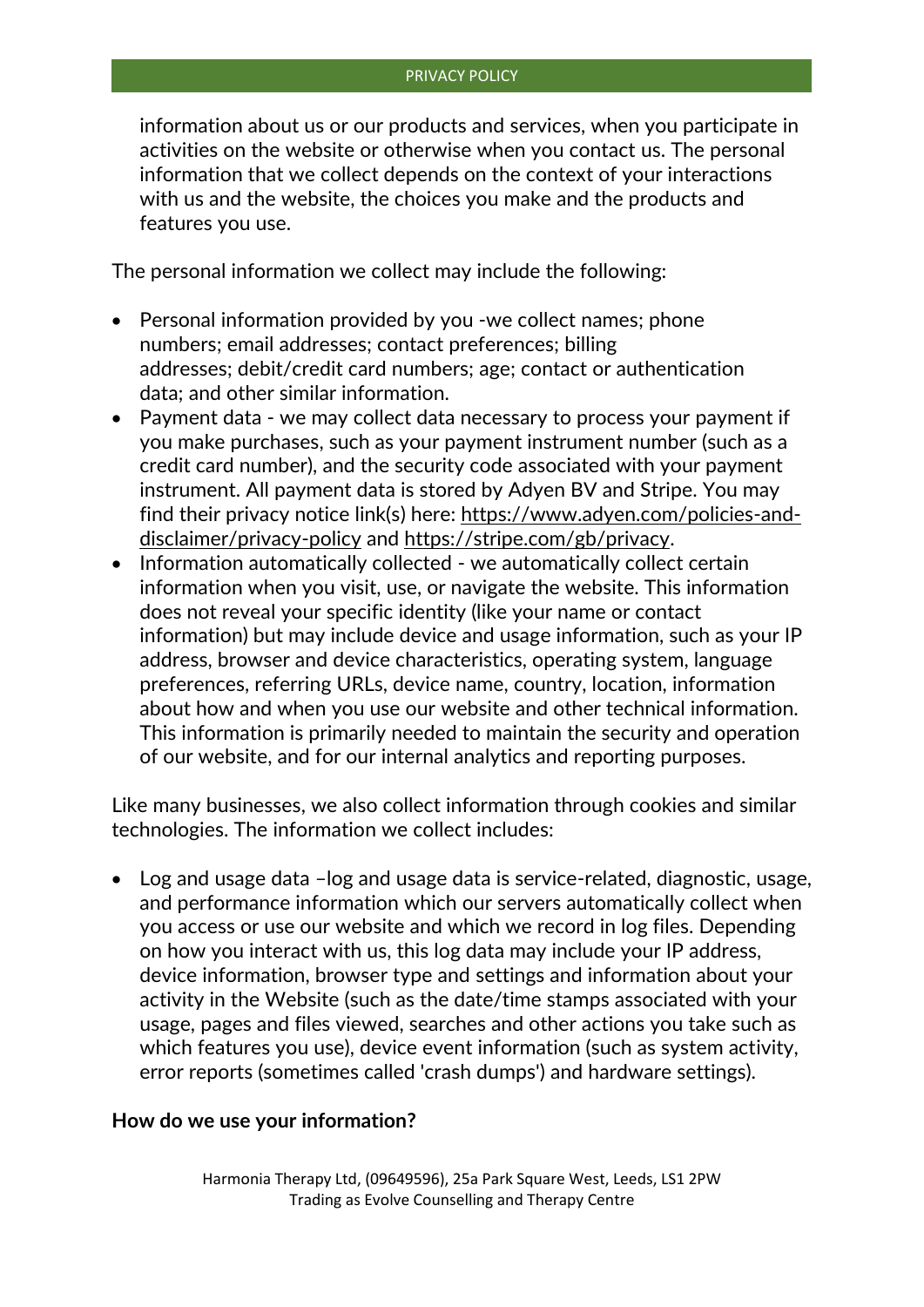We use personal information collected via our website for a variety of business purposes described below. We process your personal information for these purposes in reliance on our legitimate business interests, to enter into or perform a contract with you, with your consent, and/or for compliance with our legal obligations. We indicate the specific processing grounds we rely on next to each purpose listed below.

We use the information we collect or receive:

- Request feedback. We may use your information to request feedback and to contact you about your use of our website.
- To send administrative information to you. We may use your personal information to send you service information and/or information about changes to our terms, conditions, and policies.
- To protect our Services. We may use your information as part of our efforts to keep our website safe and secure (for example, for fraud monitoring and prevention).
- To enforce our terms, conditions, and policies for business purposes, to comply with legal and regulatory requirements or in connection with our contract.
- To respond to legal requests and prevent harm. If we receive a subpoena or other legal request, we may need to inspect the data we hold to determine how to respond.
- Fulfill and manage your payments. We may use your information to manage your payments made through the website.
- To deliver and facilitate delivery of services to the user. We may use your information to provide you with the requested service.
- To respond to user inquiries/offer support to users. We may use your information to respond to your inquiries and solve any potential issues you might have with the use of our services.

# **Will your information be shared with anyone?**

We may process or share your data that we hold based on the following legal basis:

- Consent: We may process your data if you have given us specific consent to use your personal information for a specific purpose.
- Legitimate Interests: We may process your data when it is reasonably necessary to achieve our legitimate business interests.
- Performance of a Contract: Where we have entered a contract with you, we may process your personal information to fulfil the terms of our contract.
- Legal Obligations: We may disclose your information where we are legally required to do so to comply with applicable law, governmental requests, a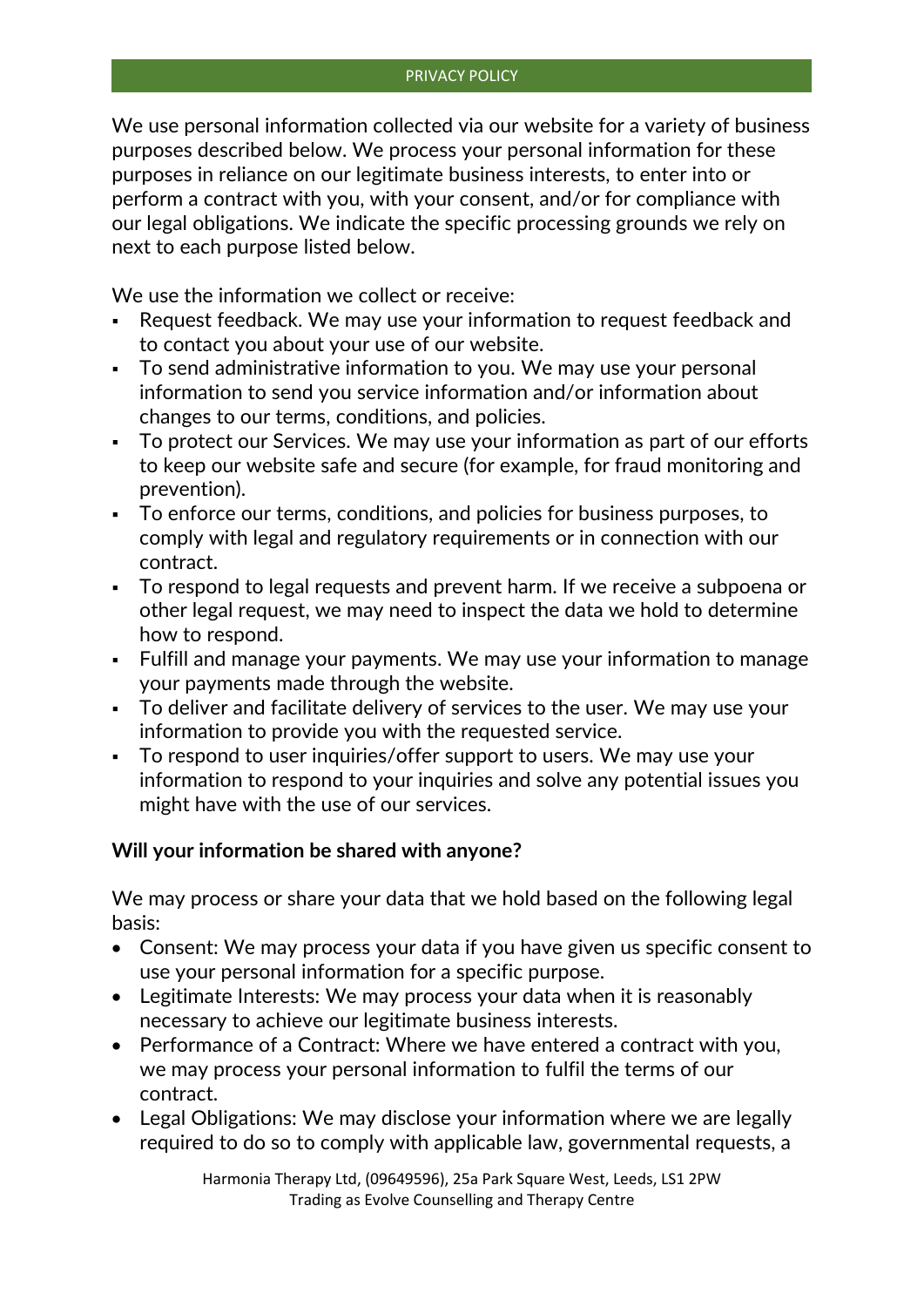judicial proceeding, court order, or legal process, such as in response to a court order or a subpoena (including in response to public authorities to meet national security or law enforcement requirements).

- Vital Interests: We may disclose your information where we believe it is necessary to investigate, prevent, or take action regarding potential violations of our policies, suspected fraud, situations involving potential threats to the safety of any person and illegal activities, or as evidence in litigation in which we are involved.
- More specifically, we may need to process your data or share your personal information in the following situations:
- Business Transfers. We may share or transfer your information in connection with, or during negotiations of, any merger, sale of company assets, financing, or acquisition of all or a portion of our business to another company.
- Google Maps Platform APIs. We may share your information with certain Google Maps Platform APIs (e.g., Google Maps API, Place API). To find out more about Google's Privacy Policy, please refer to this [link.](https://policies.google.com/privacy)
- Vendors, Consultants and Other Third-Party Service Providers. We may share your data with third-party service providers, contractors or agents who perform services for us or on our behalf and require access to such information to do that work. Examples include payment processing, data analysis, email delivery, hosting services, customer service and marketing efforts. We may allow selected third parties to use tracking technology on the website, which will enable them to collect data on our behalf about how you interact with our website over time. This information may be used to, among other things, analyse and track data, determine the popularity of certain content, pages, or features, and better understand online activity. Unless described in this notice, we do not share, sell, rent, or trade any of your information with third parties for their promotional purposes.

### **Who will your information be shared with?**

We only share and disclose your information with the following categories of third parties. If we have processed your data based on your consent and you wish to revoke your consent, please contact us using the contact details provided in the section below titled "

- Data Analytics Services
- Finance & Accounting Tools
- Payment Processors
- Communication & Collaboration Tools
- Cloud Computing Services
- Ad Networks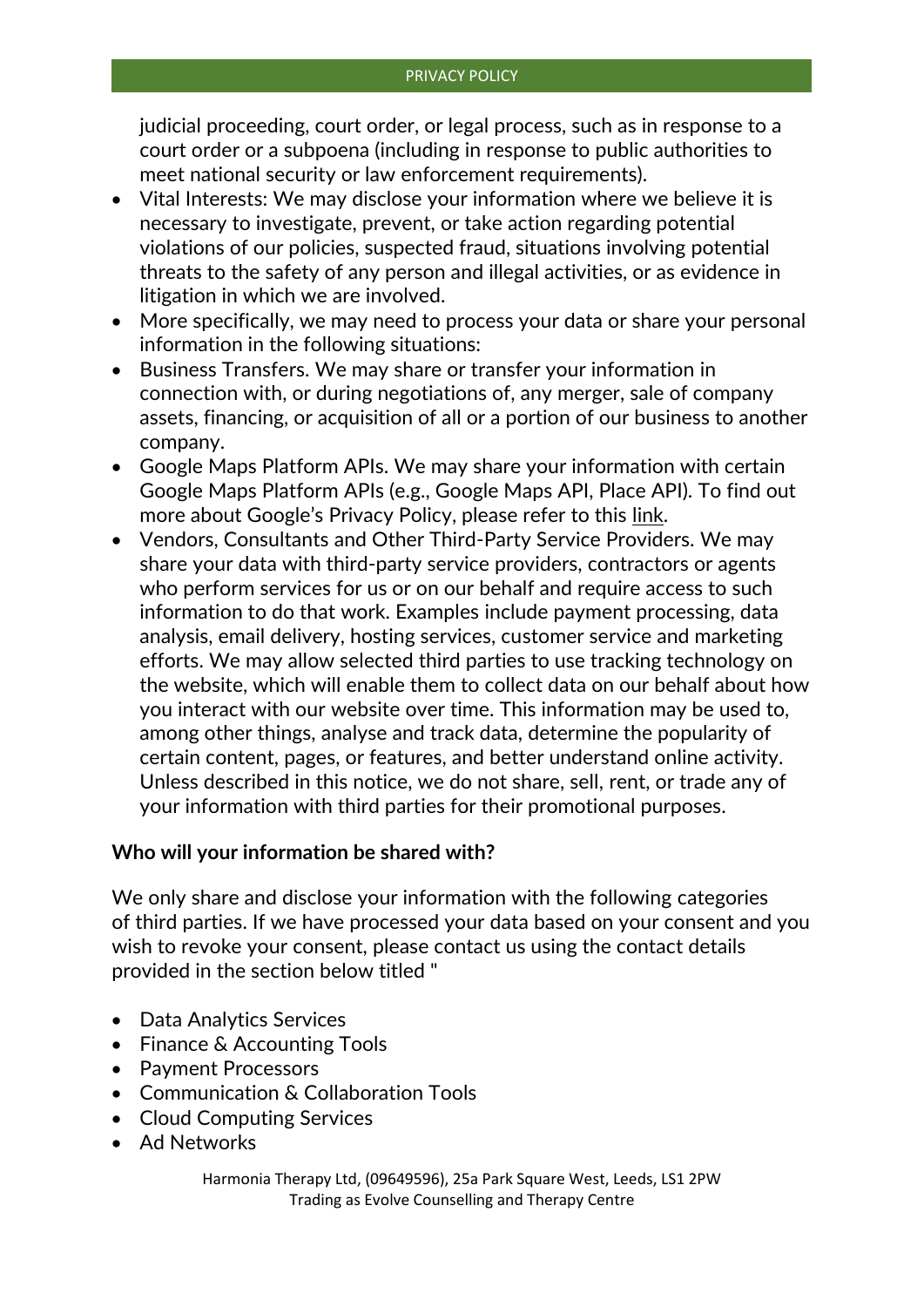- Data Storage Service Providers
- Evolve Affiliate Therapists

### **Do we use cookies and other tracking technologies?**

We may use cookies and similar tracking technologies (like web beacons and pixels) to access or store information. Specific information about how we use such technologies and how you can refuse certain cookies is set out in our Cookie Notice.

### **How long do we keep your information?**

We will only keep your personal information for as long as it is necessary for the purposes set out in this privacy notice, unless a longer retention period is required or permitted by law (such as tax, accounting or other legal requirements). No purpose in this notice will require us keeping your personal information for longer than 90 days.

When we have no ongoing legitimate business need to process your personal information, we will either delete or anonymize such information, or, if this is not possible (for example, because your personal information has been stored in backup archives), then we will securely store your personal information and isolate it from any further processing until deletion is possible.

#### **How do we keep your information safe?**

We have implemented appropriate technical and organizational security measures designed to protect the security of any personal information we process. However, despite our safeguards and efforts to secure your information, no electronic transmission over the Internet or information storage technology can be guaranteed to be 100% secure, so we cannot promise or guarantee that hackers, cybercriminals, or other unauthorized third parties will not be able to defeat our security, and improperly collect, access, steal, or modify your information. Although we will do our best to protect your personal information, transmission of personal information to and from our website is at your own risk. You should only access the Website within a secure environment.

#### **What are your privacy rights?**

If you are a resident in the EEA or UK and you believe we are unlawfully processing your personal information, you also have the right to complain to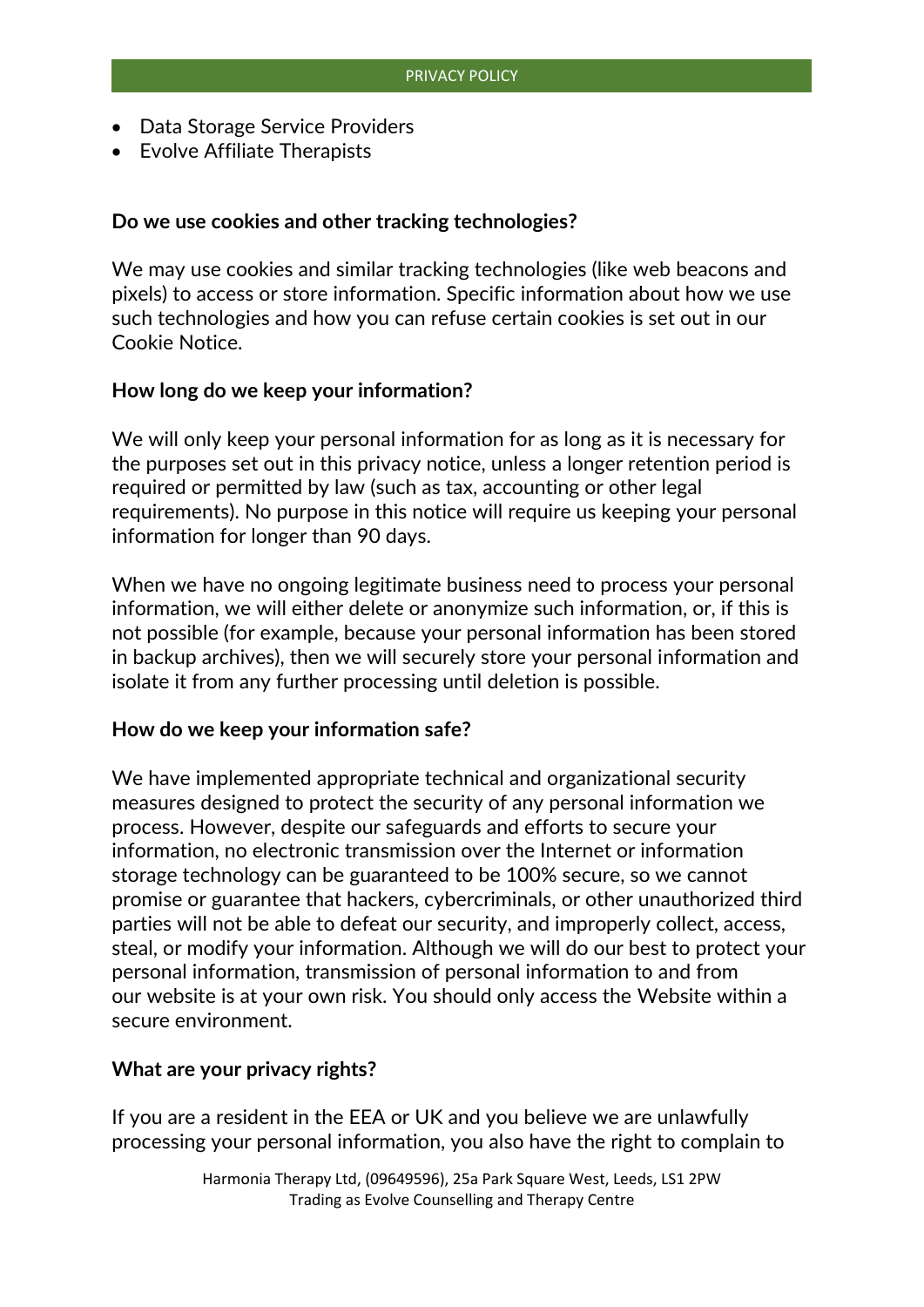your local data protection supervisory authority. You can find their contact details here: [https://ec.europa.eu/justice/data](https://ec.europa.eu/justice/data-protection/bodies/authorities/index_en.htm)[protection/bodies/authorities/index\\_en.htm.](https://ec.europa.eu/justice/data-protection/bodies/authorities/index_en.htm)

If you are a resident in Switzerland, the contact details for the data protection authorities are available here: [https://www.edoeb.admin.ch/edoeb/en/home.html.](https://www.edoeb.admin.ch/edoeb/en/home.html)

**Cookies and similar technologies:** Most Web browsers are set to accept cookies by default. If you prefer, you can usually choose to set your browser to remove cookies and to reject cookies. If you choose to remove cookies or reject cookies, this could affect certain features or services of our website. To opt-out of interest-based advertising by advertisers on our website visit [http://www.aboutads.info/choices/.](http://www.aboutads.info/choices/)

# **Controls for do-not-track features**

Most web browsers and some mobile operating systems and mobile applications include a Do-Not-Track ("DNT") feature or setting you can activate to signal your privacy preference not to have data about your online browsing activities monitored and collected. At this stage no uniform technology standard for recognizing and implementing DNT signals has been finalized. As such, we do not currently respond to DNT browser signals or any other mechanism that automatically communicates your choice not to be tracked online. If a standard for online tracking is adopted that we must follow in the future, we will inform you about that practice in a revised version of this privacy notice.

### **Do california residents have specific privacy rights?**

California Civil Code Section 1798.83, also known as the "Shine The Light" law, permits our users who are California residents to request and obtain from us, once a year and free of charge, information about categories of personal information (if any) we disclosed to third parties for direct marketing purposes and the names and addresses of all third parties with which we shared personal information in the immediately preceding calendar year. If you are a California resident and would like to make such a request, please submit your request in writing to us using the contact information provided below.

### **Do we make updates to this notice?**

We may update this privacy notice from time to time. The updated version will be indicated by an updated "Revised" date and the updated version will be